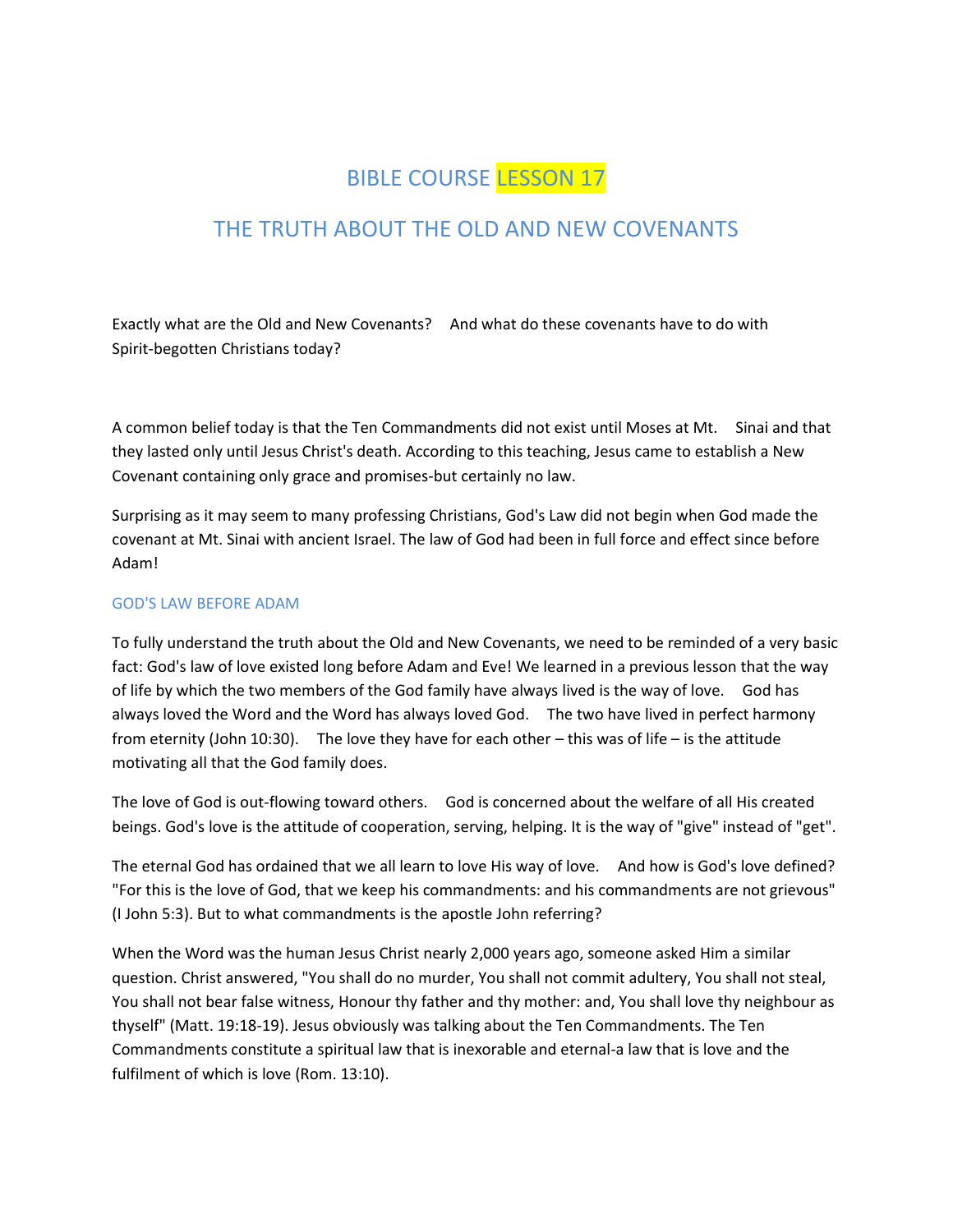The essence of God's spiritual law is love towards God and love towards fellowman (Matt. 22:36-40). The first four of the Ten Commandments teach us how to love God. And the last six teach us how to love our fellowman. Since God's very nature is love (I John 4:16), His law reflects His nature, describing His loving character. And since God's character will never change (Mal. 3:6; Heb. 13:8), His spiritual law will never change or be done away! (Ps. 111:7-8).

#### RESULTS OF SIN

Why don't we have universal peace, harmony and cooperation in the world today? Because of the transgression of God's law of love! Disobedience to the Ten Commandments has produced all the discord, unhappiness, suffering and death the world has experienced since Adam!

There was peace, harmony, joy and accomplishment on earth-until the anointed cherub Lucifer rebelled against the government of God and sinned (2 Peter 2:4). A third of the angels followed him in this rebellion. Paul said sin cannot be imputed if there is no law to transgress! (Rom. 5:13). Since Lucifer and the angels sinned, there had to be a law they transgressed! That law was God's law of love. The faithful angels have continued to live by God's commandments (Ps. 103:20-21).

Much later, God created the first man and woman. He instructed them in His way. God revealed that living by His law of love would result in happiness, joy and material abundance. Thus God taught the Ten Commandments to Adam and Eve. He also revealed the results of disobeying that law.

After instructing the first man and woman in His way, God required them to make a choice. Adam, in order to receive God's Holy Spirit (symbolized by the "tree of life") and restore the government of God to earth, would have to reject Satan's way of "get" and follow God's way of "give"-the way of His law of love. At that time the former Lucifer, now Satan the devil, was there in the garden of Eden to tempt the first humans.

Adam chose to reject God. He made this fateful decision for himself and the whole world, which has descended from him. God therefore drove our first parents out of the garden of Eden and shut mankind off from access to the Holy Spirit. From then on, God would reveal the true knowledge and understanding of His spiritual law and plan only to those of His choosing (John 6:44; 1 Peter 1:10-12). Man would not have free access to God's Holy Spirit and spiritual understanding again until Christ's return to put an end to Satan's reign (Rev. 20:1-3).

During the succeeding nearly six millennial "days" of Satan's rule, those relatively few whom God has called-His "first-fruits"-have indeed received His Holy Spirit and been begotten spiritually They have the opportunity to enter into a special covenant relationship with God!

GOD'S COVENANTS WITH MAN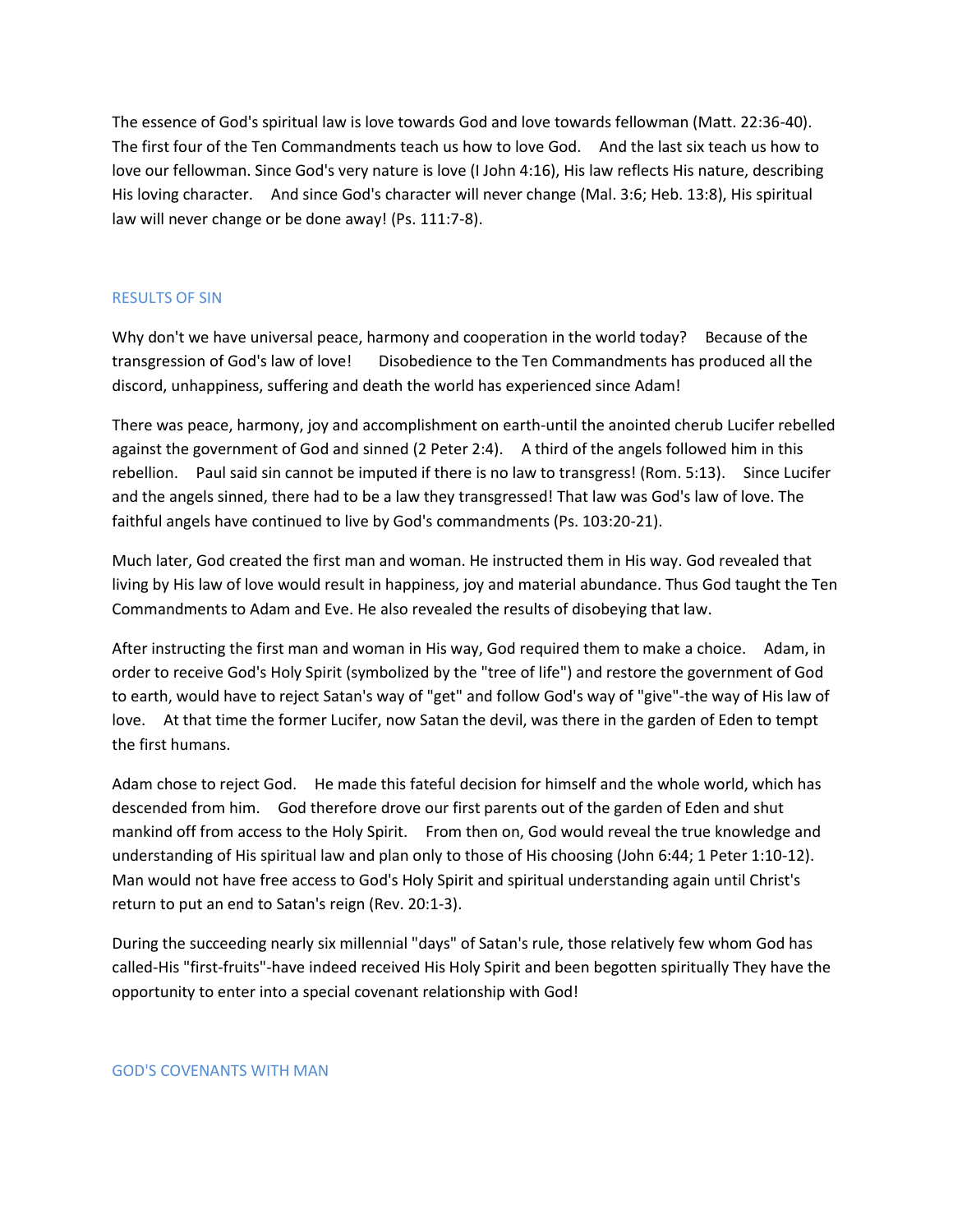God has made a number of covenants with humans. There were the covenants with the patriarchs Noah and Abraham and with King David. God also made a covenant with the ancient nation of Israel, which was later called the "Old Covenant." But the most important covenant-the "New Covenant"-is yet to be made in the future! Exactly what are the Old and New Covenants? What does the Bible say was the fault of the Old and why is the New necessary? How can we enter into a New Covenant relationship with God and when will the New Covenant be made?

Before you begin this study, be sure to get your Bible so you can turn to and read all the verses given in answer to the questions in this lesson. You will also find it very profitable to copy these verses in a notebook. This will not only enable you to easily review your studies at any time in the future, it will also help you to remember these important scriptures.

Now let's begin another fascinating study!

### DIFFERENCE BETWEEN A COVENANT AND A TESTAMENT

One of the most important doctrines the living Christ has revealed to His Church is that of the Old and New Covenants. Unfortunately, many carelessly confuse the word "covenant" with "testament."

A testament is not a covenant, and a covenant is not a testament. Yet common religious usage seems to confuse them. It is important, at the outset, to understand the difference.

A testament is an act or written instrument by which a person bequeaths or wills certain of his possessions to another. It usually is not a payment or reward for work or obligation performed.

But a covenant, comments Webster, is "a mutual agreement, a legal undertaking to do or to refrain from some act, a document containing the terms of agreement." In biblical usage a covenant is a contract, or agreement, by which one party promises certain rewards or payments in return for certain stipulated performance by the other party.

Let's notice now the covenant God made with one of the patriarchs.

1 . What was the covenant God made with Abraham? Gen. 12:1-7; 15:18. What were the terms or conditions Abraham had to fulfil in order that he and his descendants might receive the promises of God's covenant with him? Gen. 12:1; 17:1-9.

Comment: Notice that Abraham was to depart the land of his birth for the territory of Canaan. Another requirement Abraham had to fulfil as his part of the covenant was to walk before God and be "perfect" or upright. If Abraham would comply, then God, in turn, bound Himself to fulfil the specific promises in His covenant with Abraham.

Notice that no death had to take place to make this covenant binding, as would have been necessary if this were a testament.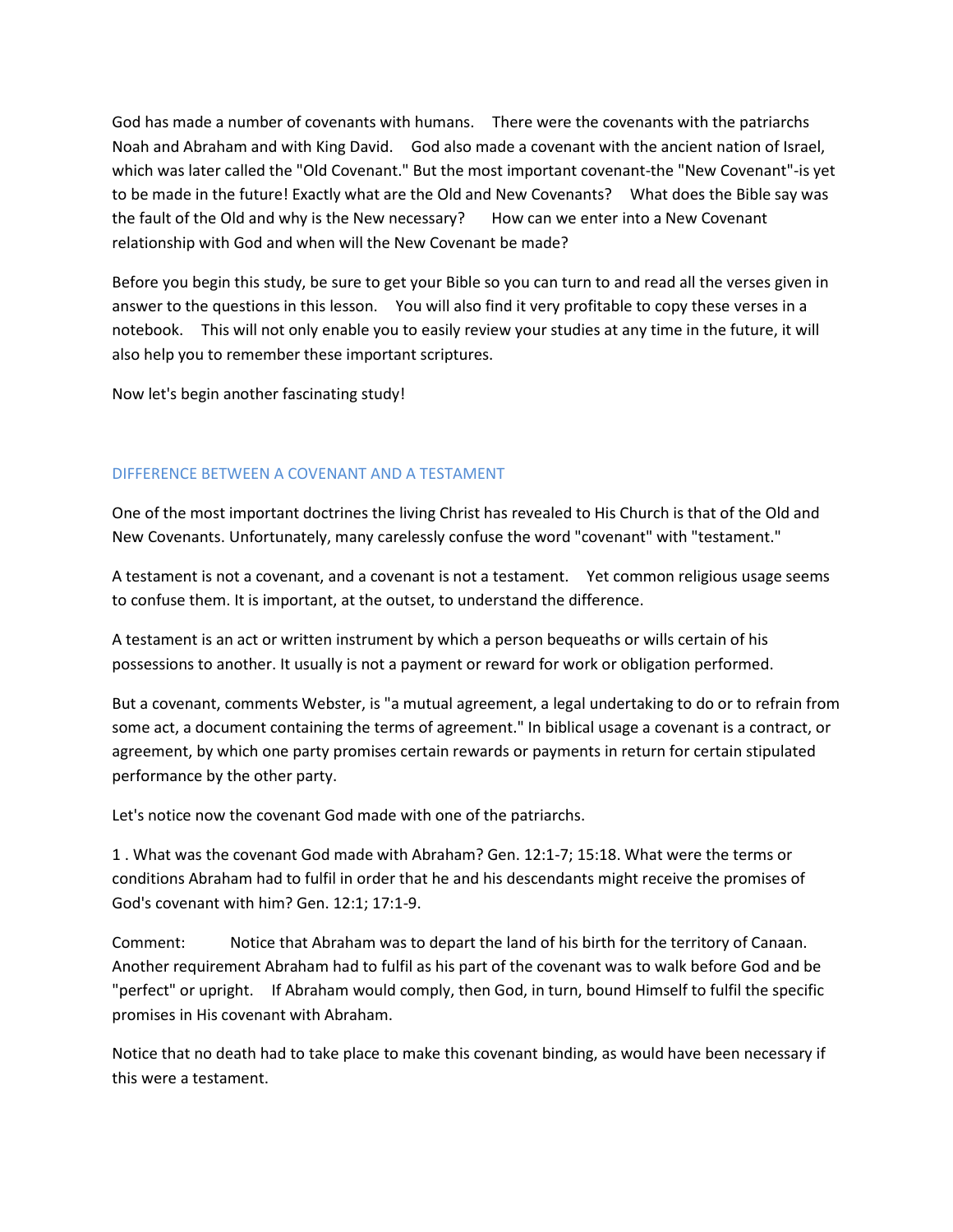2. Did God establish the same covenant with Abraham's son Isaac? Gen. 17:19. To which of Isaac's sons was the covenant later passed? Gen. 27:27-30.

Comment: God's covenant with Abraham was confirmed to Isaac and to his son Jacob, whose name was changed to Israel. Years later, because of a great famine in the land of Canaan where Israel lived, the patriarch and his family moved to Goshen in Egypt. There, his descendants grew into a large nation. Through circumstances beyond their control, they eventually became enslaved to the Egyptians. 3. Did God look down upon the captive children of Israel and remember His covenant with their forefathers? Ex. 2:23-25.

Comment: Through a series of miracles God released the children of Israel from bondage and led them out of Egypt.

# GOD'S COVENANT WITH ANCIENT ISRAEL

1 . Where did God lead the Israelites on their way from Egypt to the Promised Land? Ex. 19:1-2.

2. Did God propose to make a covenant with the children of Israel? Verses 3-6. What would be

the peoples' part of the agreement? Verse 5. What would be God's part of the agreement? Verses 5-6.

Comment: Through Moses, God proposed a covenant with the Israelites. In it God promised to make them a great nation if they would obey Him. Notice the very large IF in this covenant agreement.

3. Did the people agree to God's condition? Verse 8.

Comment: The people glibly agreed. "All that the Lord hath spoken we will do," they promised. They were so certain of their own ability to obey God that they really affirmed they would abide by the covenant.

4. Since the Israelites expressed their desire to enter into a covenant with God, what did He inform Moses He would do on the third day? Verse 11. How does the Bible describe this awesome event? Verses 16-20.

5. Exactly what did God tell the people they had to do to obey Him-to fulfil their part of the covenant with God? Ex. 20:1-17; Deut. 5:6-21.

Comment: On the third day, amid an awesome display of lightning, thunder and thick clouds swirling over the mountain, God's powerful voice thundered in their ears the basic law of His government-the great spiritual law defining, in principle, God's way of life. This covenant made at Mt. Sinai-called the "Old Covenant" today-imposed upon the people of Israel certain terms and conditions to be performed. The people were to keep the Ten Commandments. And the reward for obedience would be to make Israel a nation "above all people." Notice that the promises were purely national and material. There was no mention of spiritual blessings.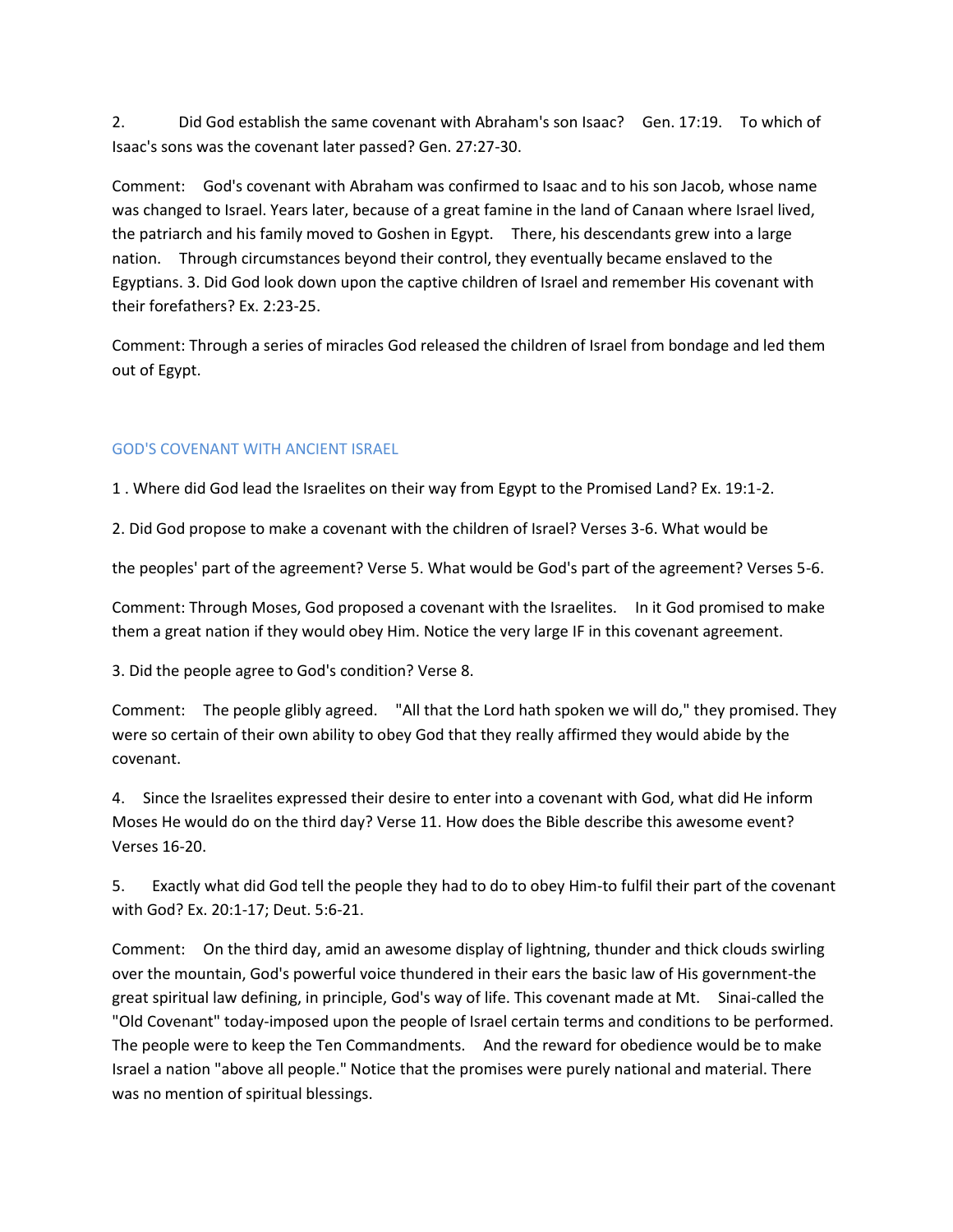6. Did God, with His own finger, write these commandments on tables of stone? Deut. 5:22; 4:13.

7. After God had given the Ten Commandments to the Israelites, what did He instruct Moses to set before the people? Deut. 6:1,4-7.

Comment: God revealed to Moses additional laws-various applications of the Ten Commandments in the form of civil statutes and judgments (detailed in Exodus 20:22 through chapter 23). God instructed Moses to write these statutes and judgments in a book called the "Book of the Covenant" (Ex. 24:4, 7). These additional laws thus became a part of the covenant God made with Israel.

8. Did the Israelites formally agree before God that they would obey all the laws of His covenant? Ex. 24:3,7.

9. Was the covenant then ratified, or sealed-made binding with blood? Verses 6-8.

Comment: Once a covenant is signed, sealed or ratified-confirmed-it cannot be added to (Gal.

3:15). Anything appearing "beneath the signature", so to speak, is not legally any part of the covenant. Notice the words "the covenant, which the Lord hath made with you" (Ex. 24:8). It was then already made-completed! This is very important to note, as we will see later. If the Israelites would keep the law in the letter, God would keep His part of the covenant. He would fulfil all the material promises of this material covenant (Lev. 26:3-13; Deut. 28:1-14).

# A MARRIAGE COVENANT

When the Word (John 1: 1 -3), who later became the human Jesus Christ (verse 14), made the first man and woman, He established the marriage relationship (Gen. 2:21-25). Centuries later, this same divine Personage entered into a "marriage" relationship with the nation of Israel! Few understand this important fact.

1 When and how did the One who later became Jesus Christ become Israel's husband? Jeremiah. 31:31-32; Ezek.

16:8. Also notice in Exodus 19:8 and 24:7 the "I do" agreement made by the "wife" – Israel-to her "Husband," Yahweh, the LORD-the One who became Christ.

Comment: The covenant made at Mt. Sinai was typical of a marriage contract between a man and woman. It was, symbolically speaking, a "marriage" agreement between the Word (Christ) and the nation of Israel. As the LORD who dealt with Old Testament Israel, Christ-the Husband-promised to materially provide for and protect the nation or congregation of Israel. The nation, as the wife, in turn agreed to remain faithful to Him-to refrain from any adulterous or whorish relations with the pagan gods of other nations (Ex. 34:12-17). Israel, as a nation, accepted the role of a wife, to obey her Husband.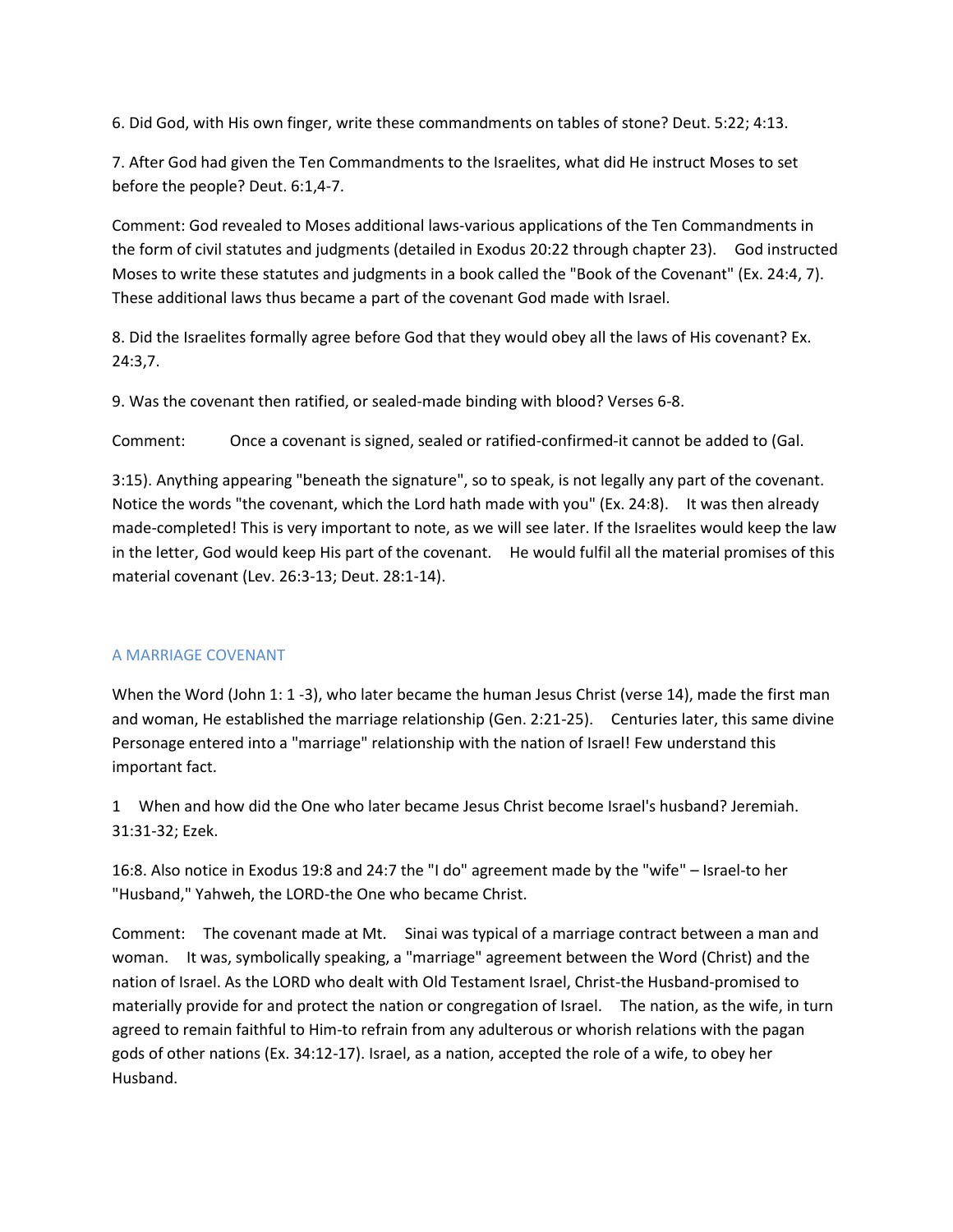2. What were the blessings Israel's Husband would provide His wife if she would live by the laws she agreed to keep? Review Leviticus 26:3-13 and Deuteronomy 28:1-14.

Comment: Recall that in Lesson 16 we covered the great material blessings the children of Israel would receive if they obeyed God's laws. We also saw what curses would result if they disobeyed (Lev. 26:14-39; Deut. 28:15-68).

# BASED ON GOD'S ETERNAL LAW

God's eternal, spiritual law existed long before Adam and Eve were created. Recall that immediately after the creation of the first human beings, God taught them His commandments. But our first parents quickly disobeyed their Creator and cut themselves and their descendants off from access to God's Holy Spirit.

The biblical record shows that God's law was known by only a special few in ancient times. Those whom the Eternal individually called to perform a special work in His service-the patriarchs and prophets of old-knew and kept God's Ten Commandments, statutes and other laws. It is important that we fully understand this fact as we proceed in our study of the Old and New Covenants in the Bible.

1 . As we learned in Lesson 16, the patriarch Abraham was called by God for a special purpose. God made a covenant with Abraham and revealed to him a special understanding of His eternal, spiritual law. Are we clearly told that Abraham obeyed God's commandments and laws? Gen. 26:5. What else did he obey? Same verse.

Comment: Abraham knew about and kept the Ten Commandments. He also kept God's statutes and laws . What were these statutes and laws? These statutes are expressions of the Great Lawmaker, usually commanding or forbidding certain matters of lesser significance than the ten great commandments. Thus the statutes and other laws of God actually magnify, or reveal specific applications of, the Ten Commandments. Along with the statutes, God also gave the patriarchs His judgments for the protection of everyone's legal rights. The judgments are binding decisions based on God's previously revealed law. These decisions are used to settle similar future disputes and to render a sentence or verdict.

2. What other examples clearly illustrate that God revealed to people of Israel laws which were already in force? Ex. 16:28; 18:16.

Comment: Israel could not refuse to obey laws that did not exist! Both these instances occurred before the nation reached Mt. Sinai-before the covenant was made through Moses.

Thus the Bible shows that the commandments, statutes and judgments-all based on the principles of love toward God and love toward man-were in force prior to the establishment of God's covenant with the nation Israel!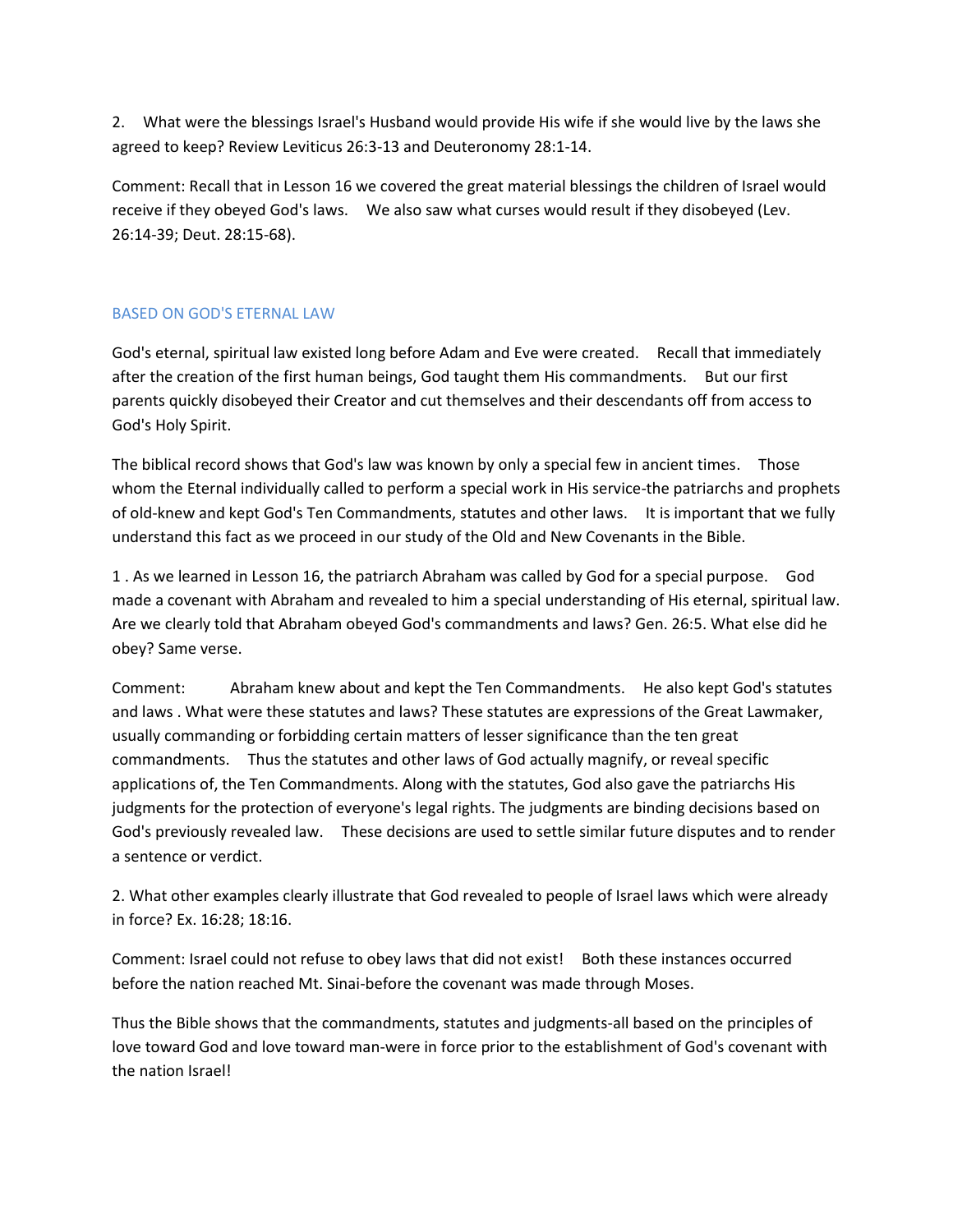Then why did God have to reveal His law to the children of Israel when establishing His covenant with them? Simply because the people had strayed so far from the truth by the time of Moses that God had to reveal His laws and statutes anew to the Israelites. Ancient Israel had lost much, if not most, of the knowledge of God's ways while in Egyptian bondage. Since the Ten Commandments were already in force, the only thing new about them at Mt. Sinai was the written, codified form in which God presented them to the people after stating them with His own voice. The civil statutes and judgments were also revealed to Israel to show how the Ten Commandments should be applied to the physical nation. (Recall that these civil laws were written in the "Book of the Covenant" - Ex. 24:3-4, 7).

In general, the Ten Commandments apply to individual conduct, the statutes to national or church affairs, and the judgments to legal decisions rendered according to the principles of the Ten Commandments and the statutes.

Let's notice an example of how the statutes amplify the Ten Commandments.

3. What is the First Commandment? Ex. 20:3. What statute magnifies this command, or describes one aspect of how to keep it? Ex. 23:14.

Comment: The First Commandment says, "Thou shall have no other gods before me." The statutes regarding annual festivals magnify the First Commandment-explain how, in a positive way, to ensure that one worships the one true God: "Three times [in the year] thou shall keep a feast unto me..." (Ex. 23:14). Those who obey this statute keep in special contact with the Creator God and in the knowledge of His great plan for mankind. Many additional laws-such as Exodus 22:16, 19, for example-specify in greater detail how the Seventh Commandment, "Thou shall not commit adultery," is to be applied. So not only are the statutes based on the Ten Commandments, they spell out in detail how to keep God's spiritual law as codified in the Ten Commandments.

An important point to remember in what we have just studied is this: since God's Ten Commandments, statutes and judgments existed before the covenant was made with Israel, they were not abolished in A.D. 31 at the crucifixion of Jesus Christ. The cessation of the need of a covenant now made old could not render null and void what that first covenant did not bring into force! God's Commandments are eternal! (Psalm 111:7-8).

# SACRIFICIAL LAWS ADDED LATER

When God brought Israel to Mt. Sinai, He gave the Ten Commandments to them. He allowed Moses to declare to Israel the statutes and judgments because the people didn't want to hear them personally delivered by God (Exodus chapters 20-24). These statutes and judgments, as we have just seen, magnify the Ten Commandments.

But when did the physical ceremonies and sacrifices begin? When did they cease to have force and effect? And how can we distinguish them from the statutes and laws of the Old Covenant?

1 . Notice that there is only one sacrifice mentioned in the Book of the Covenant. What is it? Ex. 23:18.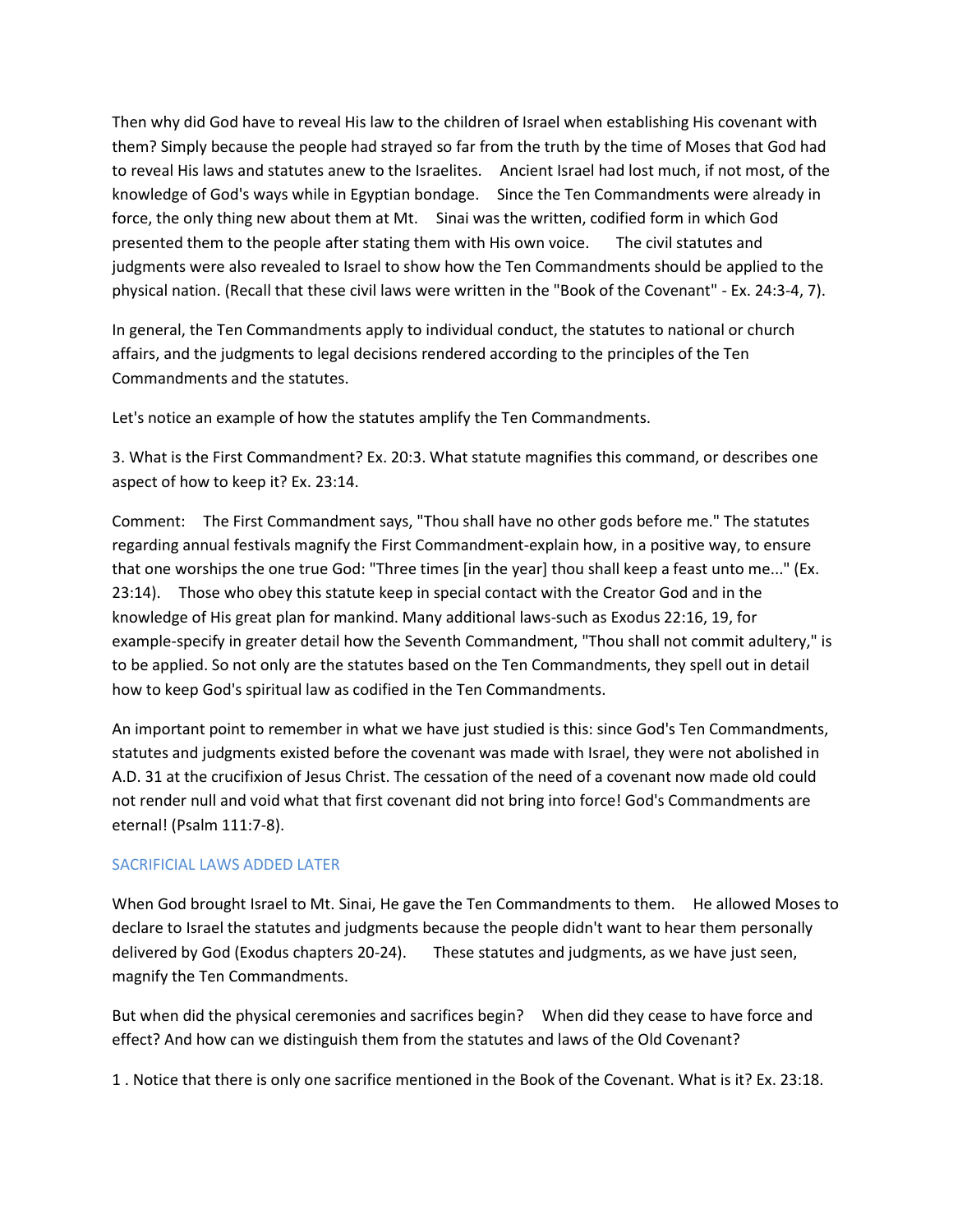Comment: God called it "MY sacrifice." The Passover was instituted in Egypt (Ex. 12:1-14), weeks before Sinai. It was repeated in the covenant made at Sinai, but it was not instituted by that covenant! (Remember, a covenant is an agreement between two parties that may involve previously existing matters.)

2. When God spoke the terms of His covenant to the Israelites after they were brought out of Egypt, did He also give instructions for a sacrificial system of laws? Jeremiah. 7:22-23.

Comment: God did not originally command sacrifices to be offered. This explains why the temporary sacrifices-instituted after the first covenant was made and ratified at Sinai-were NOT perpetuated by different symbols in the New Testament Church. Only the Passover is continued-with the different New Testament SYMBOLS of unleavened bread and wine. Why is the Passover continued today? Because it began before the covenant was made at Sinai! The very fact that Jesus substituted unleavened bread and wine for the Passover lamb only, and not for the Levitical offerings, is a PROOF that the ceremonial offerings were temporary and not binding today. But the Passover, in its New Testament form, is binding! Now notice further proof of these facts.

3. When and why did God command the Israelites to perform physical ceremonies and sacrifices? Gal. 3:19.

Comment: Paul explains that the temporary rituals and sacrifices were afterward "added because of transgressions"-because God's spiritual law was being broken by the Israelites. When God made His covenant with ancient Israel, He wrote the Ten Commandments on two tables of stone. At that time He also had Moses write His civil statutes and judgments in a book. But this book did not, at first, contain the laws of burnt offerings, sacrifices and washings. God had these added later-within a year-as a separate part of the civil statutes because the Israelites had transgressed His laws. The keeping of these ritualistic laws required much laborious work, as can be seen by the first seven chapters of Leviticus. That is why it came to be known as the "works of the law" in New Testament times (Gal. 2:16).

4. How long was this additional law to last? Gal. 3:19. Notice the words "till the seed [Christ] should come." What was the purpose of this law of "works" ? Verse 24; Heb. 10:1-12.

Comment: These physical laws foreshadowed the sacrifice of Christ and were a "reminder of sin" to teach the people the need of the Messiah-the true Passover Lamb (I Corinthians. 5:7) who would pay the penalty of human transgression for all mankind (Heb. 10), at which time these sacrificial laws would cease. Notice that these temporary ritualistic laws did not define sin. They were "reminders" of sin. God's spiritual laws define sin. The laws which explain what sin is are the ones we are to keep in the spirit as well as in the letter today. The principle of voluntary offering of sacrifices existed, of course, before Moses. From the beginning Christ volunteered to offer Himself to pay for the sins of mankind (Rev. 13:8). Cain and Abel made voluntary offerings to God (Gen. 4:3-4). But in the period from Moses to Christ, the practice of giving offerings was commanded, made ritualistic and regulated in great detail. Why?

Simply because, as we learned in Lesson 16, the children of Israel were a physical, carnal people without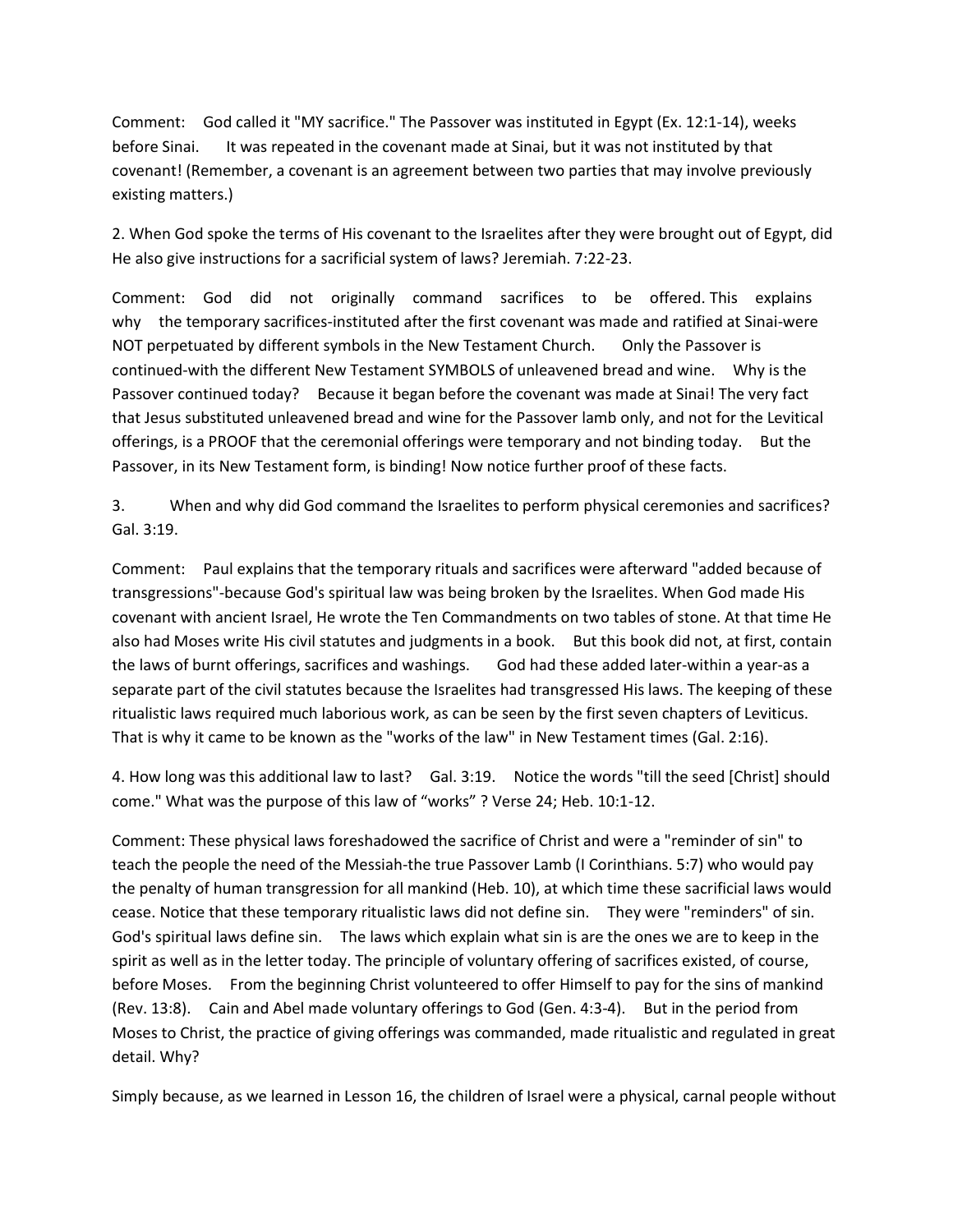the Holy Spirit. They could not offer themselves in spiritual obedience to God (Deut. 29:4), so God gave them ritualistic washings to perform and had them offer animals and other physical types as substitutes. They needed to be reminded of Jesus' then-future sacrifice and of the Holy Spirit, pictured by the various washings, which cleanses us from sin.

These laws had no further use when the Lamb of God died for the sins of the world, and when the Holy Spirit became available for those God would call. But note that the ritualistic laws did not cease because they were part of the Old Covenant. They were added after the covenant or marriage agreement between Christ and Israel was ratified (Exodus 24). These laws ceased to be necessary only because the true sacrifice for sin-Christ-had been offered'

#### ISRAEL BREAKS THE AGREEMENT

1 . Recall that the covenant made at Sinai was a marriage agreement between ancient Israel and the member of the God family who became Jesus Christ. Did Israel break that marriage contract? Jeremiah. 3:6-7; 11: 10.

Comment: Ancient Israel became two nations-the House of Israel in the north and the House of Judah in the south. The House of Israel was not faithful to her part of the marriage agreement. The people turned from worshipping God and followed the customs of the heathen, serving their false gods. They broke their part of the marriage covenant by committing spiritual "adultery."!

2. Since God is holy, He does not "co-exist" with sin. Was He therefore forced to separate from His "wife" ? Isaiah. 59:1-2. Did Christ "divorce" the House of Israel? Jeremiah. 3:8; Isaiah. 50:1.

Comment: The relationship became so bad that the Eternal was finally forced into divorcing His own people- the ten northern tribes of the House of Israel. It was the House of Israel's grievous sins that separated her from God. God punished the nation by sending the people out of Palestine into Assyrian captivity (2 Kings 17:6-19). God did not, however, send the House of Judah permanently away-He sent them into temporary captivity to Babylon for their sins (2 Chronicles 36:14-21). Many in Judah repented, after separation from God, and returned to the land under the terms of the covenant made at Mt. Sinai. But Judah became a self-righteous nation, as illustrated by the Pharisees of Jesus' day.

The Word, the One who became Jesus Christ, had drawn up terms for a new marriage agreement. Later, the human Jesus Christ, Judah's Husband, died, and the last remnant of the marriage established at Mt. Sinai ended. His death freed Him from His marriage contract. Christ, the LORD or Yahweh of the Old Testament era - God in the flesh-had died! Now He is free to enter into a new marriage agreement with a repentant, forgiven, sin-free "spiritual Israel"-the New Testament Church, which will be born of God when Christ returns!

We'll learn more about this shortly But first, let's understand exactly why a New Covenant is necessary.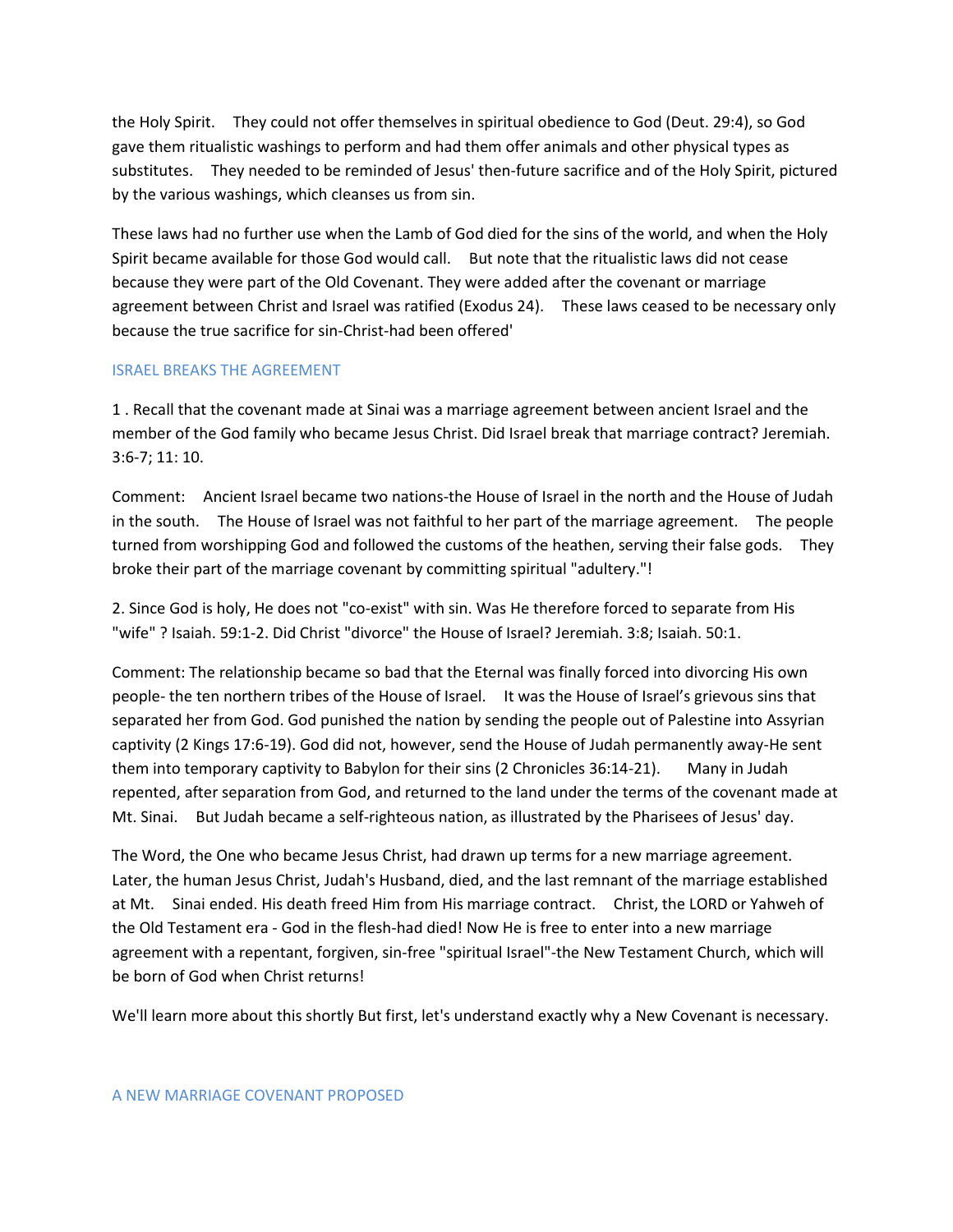1 .Did the Word promise that He would make a NEW covenants new marriage agreement with Israel and Judah even before Old Covenant Judah had gone into captivity for disobeying His law? Jeremiah. 31:31.

2 In speaking of Christ's spiritual office of High Priest today, did Paul plainly state that Christ will establish a New Covenant with His people? Heb. 8:6-8.

3. Does the reason that a New Covenant must be made lie in the fact that there was a fault with the Old Covenant? Verse 7. Was the fault with the law? Ps. 19:7; Rom. 7:12.

4. Since the fault was not with the law, which is perfect, nor with God who was able to keep His part of the covenant, who was at fault? Heb. 8:8. Notice especially the first five and last ten words. What, specifically, was that fault? Deut. 5:29.

Comment: The weakness of the Old Covenant was not in the laws, but in the people with whom it was made. Why? It was not possible for them to be faithful to the righteous conditions God prescribed in His covenant because there was no promise of receiving the Holy Spirit, which would have enabled them to obey! Since Israel did not have a God-fearing nature within them, they did not keep their part of the marriage agreement. This condition will be changed when the New Covenant is made. God, of course, knew Israel would break the covenant He made with them. He wanted to teach mankind valuable lessons through Israel's examples of flagrant disobedience!

5. Under the terms of the New Covenant, what does God propose to do? Heb. 8:9-10; Jeremiah. 31:33. By what power are those laws written? 2 Corinthians. 3:3.

Comment: Under the first marriage covenant made at Sinai, God wrote the Ten Commandments on two tables of stone. The people could see the law with their eyes, but the law was not within their hearts and minds. The law was not a part of them. But under the terms of the New Covenant, Christ has promised that He will make a marriage agreement ONLY with those who have had the principles of His law indelibly written in their hearts and minds by the Holy Spirit! The New Covenant will not be made with fleshly, carnal Israelites who can still sin-it will correct that fault. This time it will be made with Spirit-born Israelites who have been forgiven their sins and who have God's laws written in their minds and hearts so they can't sin and break the covenant. The apostle John reveals that it is only at the resurrection when we are "born again" composed of spirit-that we won't be able to sin because we will have God's holy, righteous nature-His divine character-permanently implanted in us (I John 3:9; 2 Peter 1:4). The New Covenant will not be made with Gentiles, as many people falsely assume. The covenants and the promises pertain to Israel (Rom. 9:4). So what about the Gentiles? Will they be totally left out?

6. Do Gentiles have any hope of ever being partakers of the promises God made to Abraham, as well as the promises of the New Covenant? Eph. 2:11-13, 19; Gal. 3:29; Rom. 11: 11 -25.

Comment: In Lesson 16 we learned the details of how men and women of all races, nationalities and languages on earth, through Christ, can enter into the New Covenant relationship with Him-by becoming "spiritual Israelites"! Through Christ, who died to set in motion His irrevocable will or testament, it is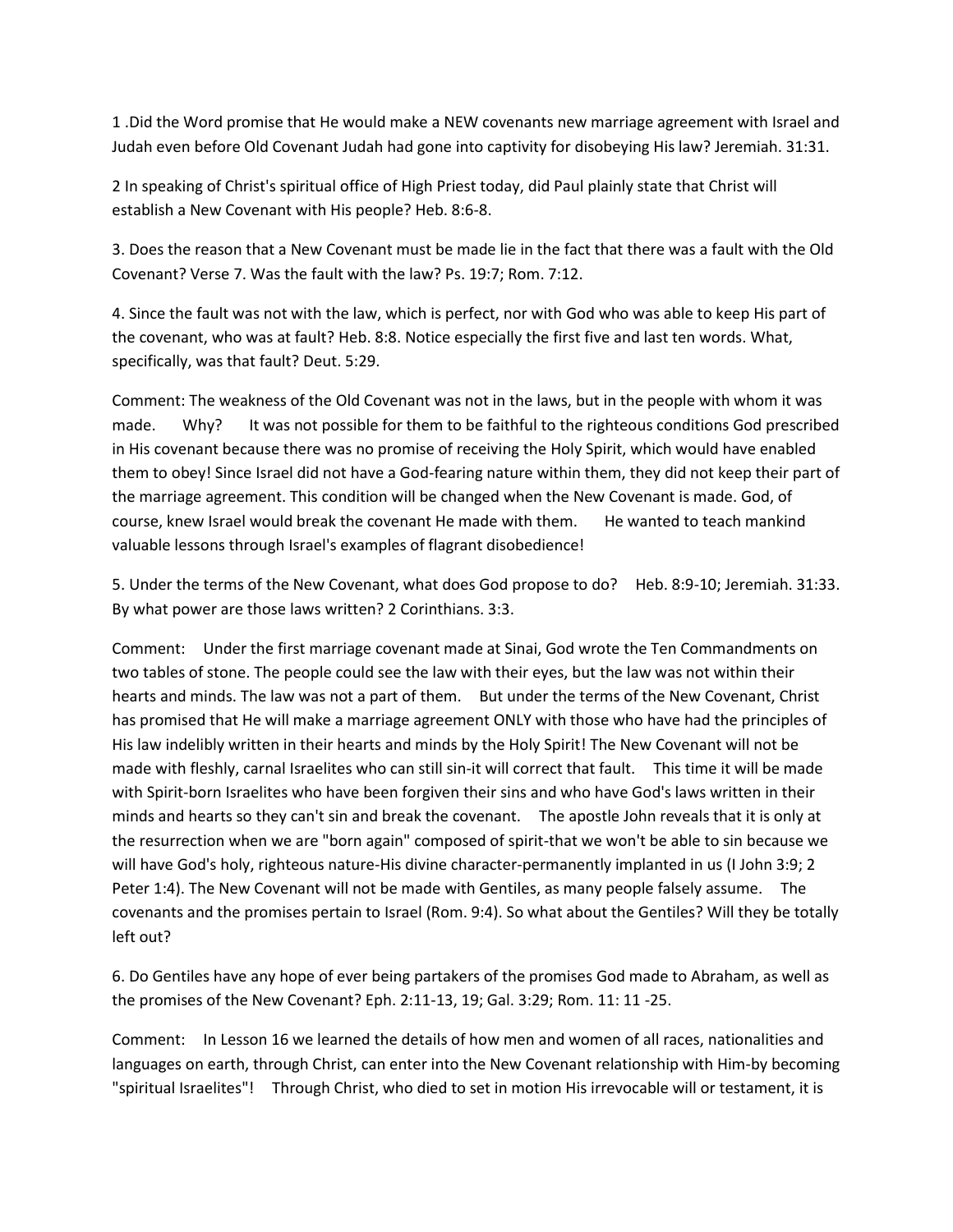possible for people of all nations to become heirs "according to the promise" God made to Abraham and eventually to enter into the New Covenant marriage.

#### TERMS OF THE NEW COVENANT

A prevalent teaching within professing Christianity today claims that the fault with the Old Covenant was God's law-that as the Old had law, the New abolishes the Ten Commandments and is based wholly on PROMISES. Let's understand just how false this teaching really is!

1. Is the "LORD" (Christ) the Messenger of the New Covenant? Mal. 3:1, last part. What message did Christ preach during His ministry? Mark 1:14.

Comment: Jesus Christ was prophesied to come as the Messenger of the New Covenant. And the terms of the New Covenant are part of the Gospel of the Kingdom of God He preached! Just as Moses was the mediator of the Old Covenant made at Mt. Sinai, so Christ is the mediator of the New Covenant. And just as His marriage with Israel at Mt. Sinai set up the physical kingdom of Israel, so the marriage of the Church to Christ will set up the spiritual Kingdom of God. Thus the good news of that coming marriage actually is the Gospel Jesus preached-the coming Kingdom of God!

2. Are repentance and belief in the Gospel part of the terms of the New Covenant? Mark 1: 15. Did Christ later instruct His disciples to teach the terms of the New Covenant to all the world? Matt. 28:19-20.

Comment: The Gospel of the Kingdom of God contains the terms and conditions for entering into the New Covenant agreement with Jesus Christ. And Jesus' teachings to His disciples explain the terms of the New Covenant. But exactly what are the rest of the terms we must strive to abide by to enter into the marriage covenant with Christ?

3. Is obedience to the Ten Commandments a requirement of the New Covenant? Matt. 19:17-19.

Comment: Keeping God's spiritual law as defined in the Ten Commandments is one of the conditions of the New Covenant.

4. There are those who claim Jesus came to do away with all laws of God, including the statutes and judgments which were part of the terms of the first covenant. What does Christ say about this? Matt. 5:17-20.

Comment: In the days of Jesus' ministry, the writings we now call "the Old Testament" were not called that. Those writings were then called "the Law, and the Prophets, and the Writings' " So Jesus plainly said He did not come to destroy, or do away with the laws of God contained in those Scriptures, but to "fulfil"- OBEY-them! God's Church, says Paul, is built on the very FOUNDATION of the apostles and prophets, with Jesus Christ being the chief cornerstone (Eph. 2:20). Much of the doctrine and teaching of God's New Testament Church comes from the prophets whose writings are recorded in what we call Old Testament Scriptures!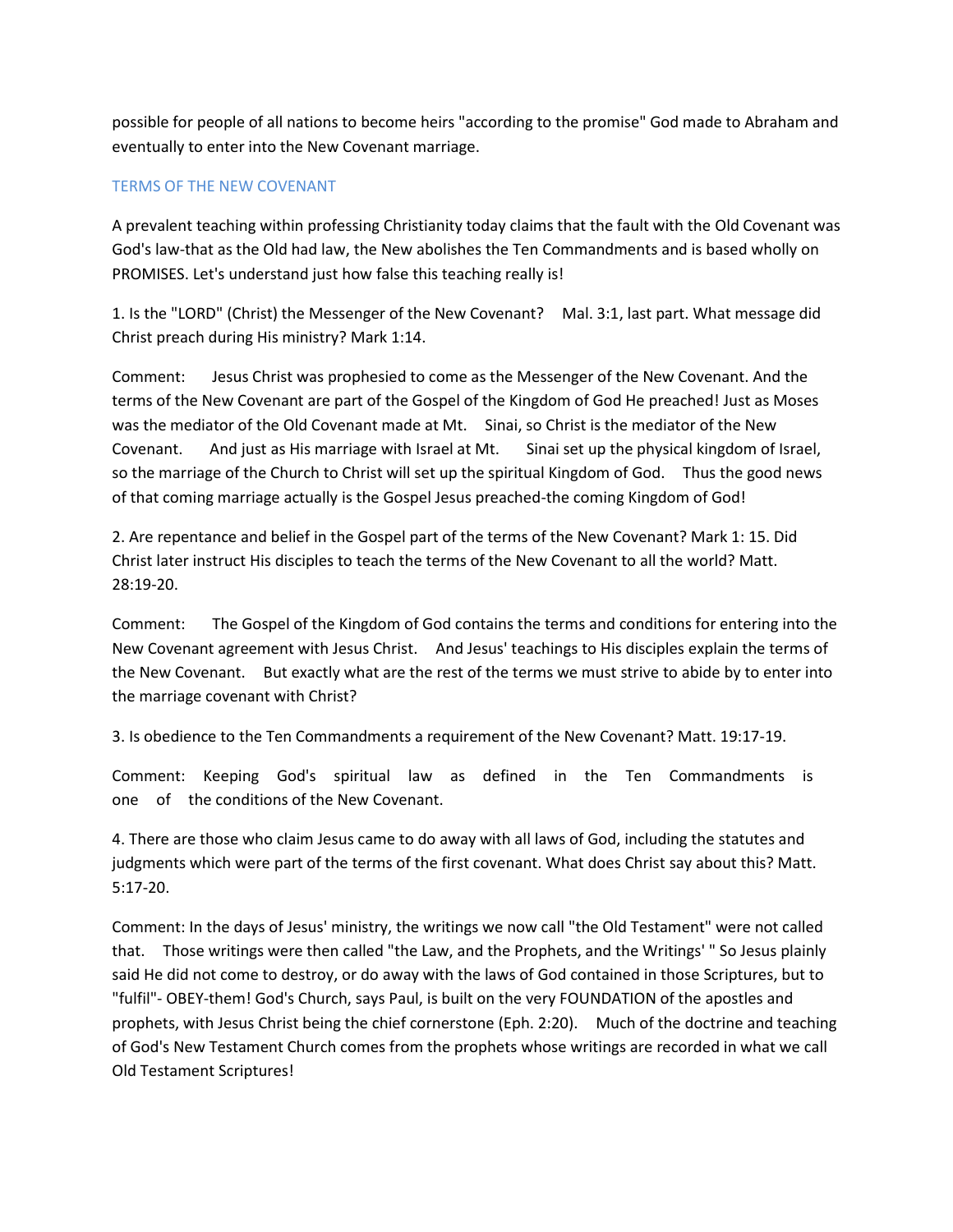5. Was Jesus prophesied to magnify the law? Isaiah. 42:21.

Comment: Just as the Old Covenant statutes and judgments magnified the Ten Commandments, so Christ amplified the Ten Commandments in the New Covenant to include obedience to them in their spiritual intent. Notice now the full intent of the law which Spirit-begotten, "spiritual Israelites" should be striving to obey today.

6. Did Christ show it was not enough to keep God's law in the letter, but that it must now be kept in its full spiritual intent as well? Matt. 5:21-22, 27-28.

Comment: Under the terms and conditions of the New Covenant, we are to keep God's Ten Commandments in their full spiritual intent. Not only are we to refrain from committing the physical acts of adultery and murder (the letter of the law), we are also to avoid committing them in our thoughts!

7. Did Christ also magnify, or spell out the spiritual intent of, certain statutes and judgments? Verses 38 42.What is the intended purpose of keeping the laws of God according to their spiritual intent? Verse 48. ("Be ye" is more correctly translated "Become ye".)

Comment: Remember that Jesus was giving instructions, not for a civil government such as ancientIsrael's but for a spiritual CHURCH. In verses 38-42, Christ quoted from the Old Covenant-from Exodus 21:24. He revealed that a true Christian should be willing, if necessary, to suffer wrong done to him (see also I Peter 2:19-20; Rom. 13:1-7). Jesus was magnifying, for the New Testament Church, the APPLICATION of the civil laws given to ancient Israel-not abolishing them, but magnifying them and making them more honourable (Isaiah. 42:21).

He raised them from narrow, national laws-given to a carnal nation to be administered according to the strict letter-to a spiritual plane regulating, ultimately, the whole of human society. Six times Jesus said: "Ye have heard that it was said by them of old time ... But I say unto you...." And then He proceeded to expound the spiritual principles underlying the civil laws given to ancient Israel.

8. As we learned earlier in this lesson, the sacrificial laws of ancient Israel pointed to the supreme sacrifice of Christ. Since His sacrifice has occurred, are there any "sacrifices" to be offered today? I Peter 2:5; Rom. 12:1.

Comment: To offer animal sacrifices as reminders of sins already paid for by Jesus, who gave His life in full payment or all sins that mankind would ever commit, became needless after He died in A.D. 31. However, today Christians are to offer spiritual sacrifices. It is a spiritual principle to offer one's self in living obedience-to "sacrifice" the self-to God.

#### PREPARATION OF THE PROSPECTIVE BRIDE

The Old Covenant was made with a people upon their promise to obey. They disobeyed. The New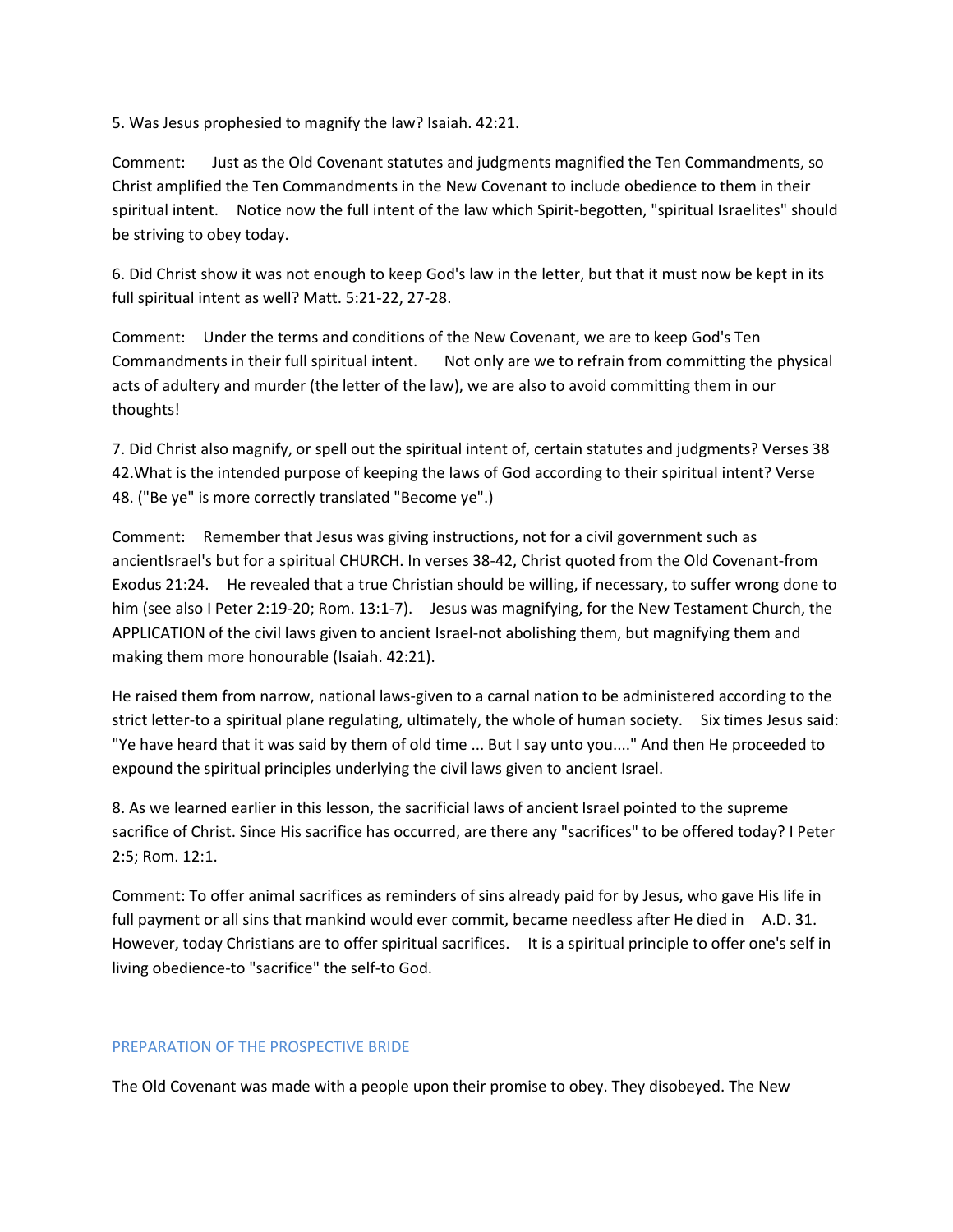Covenant shall be made only with a Spirit-born Church-a people who, during their mortal lives, will have been begotten by God's Spirit and already PROVED their willingness to obey God! The Old was made with sinning mortals. The New will be made with righteous immortals.

It is very important that we understand!

1 .Are we plainly told in the Scriptures that Spirit-begotten Christians are to "marry" Jesus Christ? Rom. 7:4. Is the Church now engaged, or betrothed, to Christ? 2 Corinthians. 11:2. But before Christ marries His Church, what does He intend to do with her? Read Ephesians 5:22-32, noticing especially verses 26-27.

Comment: The one and only Church of God is now the affianced Bride of Christ destined to marry Christ after being made spirit at the resurrection, which will occur at His coming. Jesus Christ and the Church will be bound together in marriage for ETERNITY by the terms and conditions of the New Covenant!

But before Christ marries the Church, He intends to "cleanse" it from sin by the power of the Holy Spirit (verse

26). Finally, at the resurrection, when born of the Spirit of God, she will be truly "spotless"-free from a sinning nature, now possessing the holy, sinless nature of the God family (11 Peter 1:4; 1 John 3:9), capable of perfect obedience to Christ for eternity. It is then that Christ will MARRY His perfectly obedient Church.

2. Why is the New Covenant called a "better covenant"? Heb. 8:6. Notice especially the last four words. Is the Holy Spirit one of the better promises? Verse 10; 2 Corinthians. 3:3.

Comment: Recall that the Old Covenant was based on the birthright promise God had made to Abraham. It was made with only one nation-Israel. It promised only temporary material, earthly blessings. The Old Covenant Israelites had no promise of receiving the Holy Spirit then, which could have begun to write God's laws in their hearts and minds. But we can, as God calls and begets us with His Holy spirit!

Even though the New Covenant has not yet been made-that is, in contract language, "signed, sealed and delivered"-those whom God calls are privileged to begin having God's law written in their hearts by the Holy Spirit. They can now have the life-begetting, sin-overcoming Spirit of God to open their minds to spiritual understanding and guide them in living God's way. God's Spirit can be within to empower them to overcome Satan and do the work of God's Church!

3. How does one receive the Holy Spirit? Acts 2:38. Does he or she then become a member of the body, or Church, of Christ? I Corinthians. 12:12-13. What are Spirit-begotten Christians to do once they become a part of God's Church-the future wife of Christ? 2 Peter 3:18; Rev. 21:7; Matt. 24:13.

Comment: Having God's Spirit dwelling within us is not enough. We must use it to begin growing in the knowledge and spiritual understanding of God's Word, increasing in the attributes of God's spiritual character (Gal. 5:22-23). We must also overcome the devil's attitudes, which he broadcasts to our minds